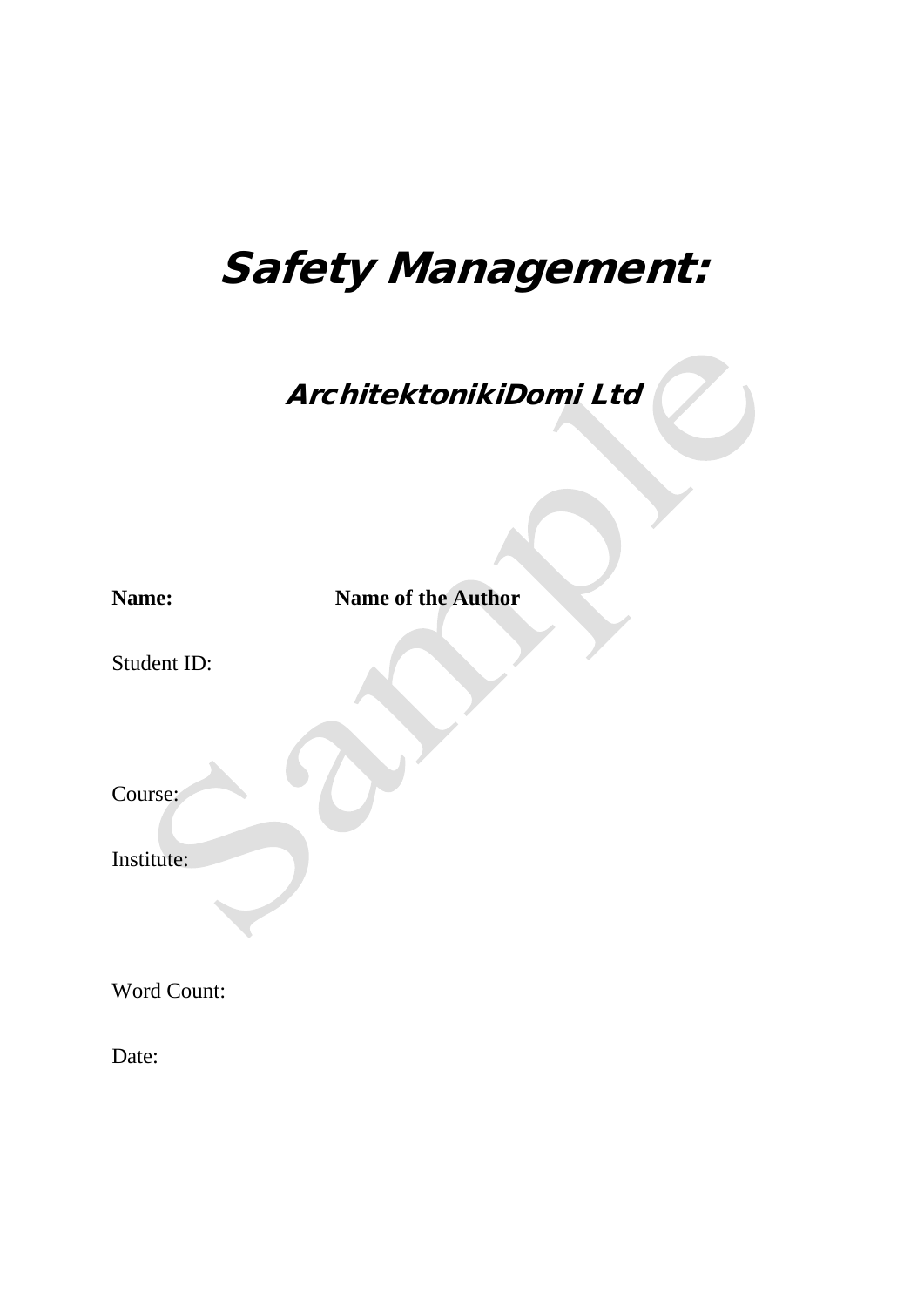# **Table of Contents**

| Error! Bookmark not defined. |
|------------------------------|
| Error! Bookmark not defined. |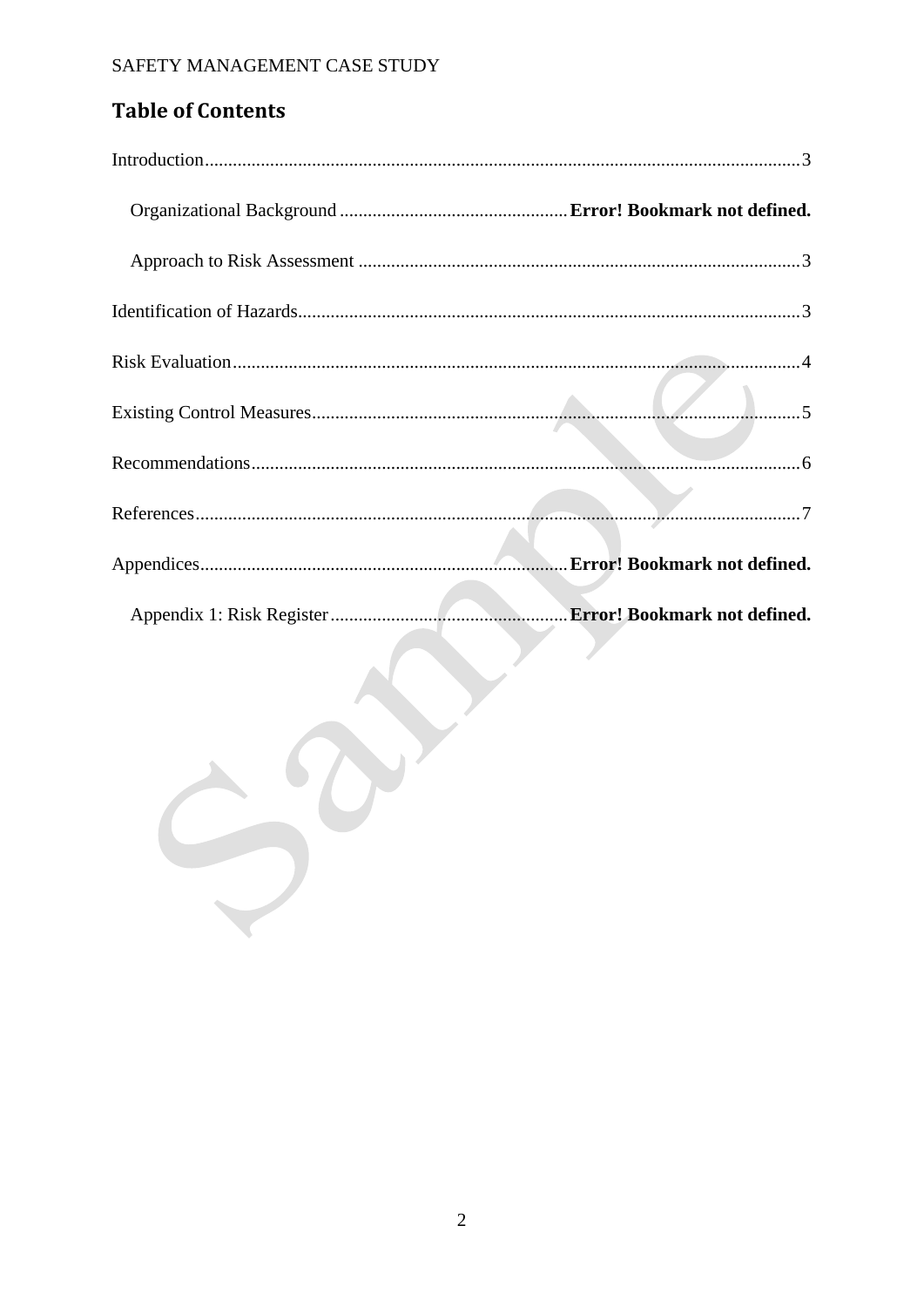### <span id="page-2-0"></span>**Introduction**

The Organizational Health and Safety (OHS) Act, 1995 requires all organizations to carry out a risk assessment before making an intervention. Risk assessment requires the risk to health and safety to be controlled so far as is reasonably practical. The purpose of this report is to spell out safety management alternatives and recommendations for a hypothetical construction company ArchitektonikiDomi Ltd. The scope of risk assessment will be limited to site layout, protective equipments of workers and noticeable health and safety hazards at the workplace.

#### **Background Information**

ArchitektonikiDomi Ltd is a private construction company in Athens, Greece. On April 11, 2009, it undertook construction of a five-storey multi-flat building. The building scheme consisted of a rectangular basement, ground floor, single flat on first floor, single flat on second and third floors and a smaller flat on fourth floor. The objectives of the scheme in terms of Time limits, Cost limits and Quality requirements have been set out. However, some concerns regarding the safety management at the worksite remains.

## <span id="page-2-1"></span>**Approach to Risk Assessment**

The first step in safety management is carrying out risk assessment under OHS guidelines (Burke, 2004)

#### <span id="page-2-2"></span>**Identification of Hazards**

Several hazards were identified by the author in the given case study

**Inflammable materials:** The presence of several inflammable or combustible sources like welding tools, torches or even cigarettes can cause a fire or explosion at the construction site. A fire can not only affect those present on the site, but also those who are outside as the site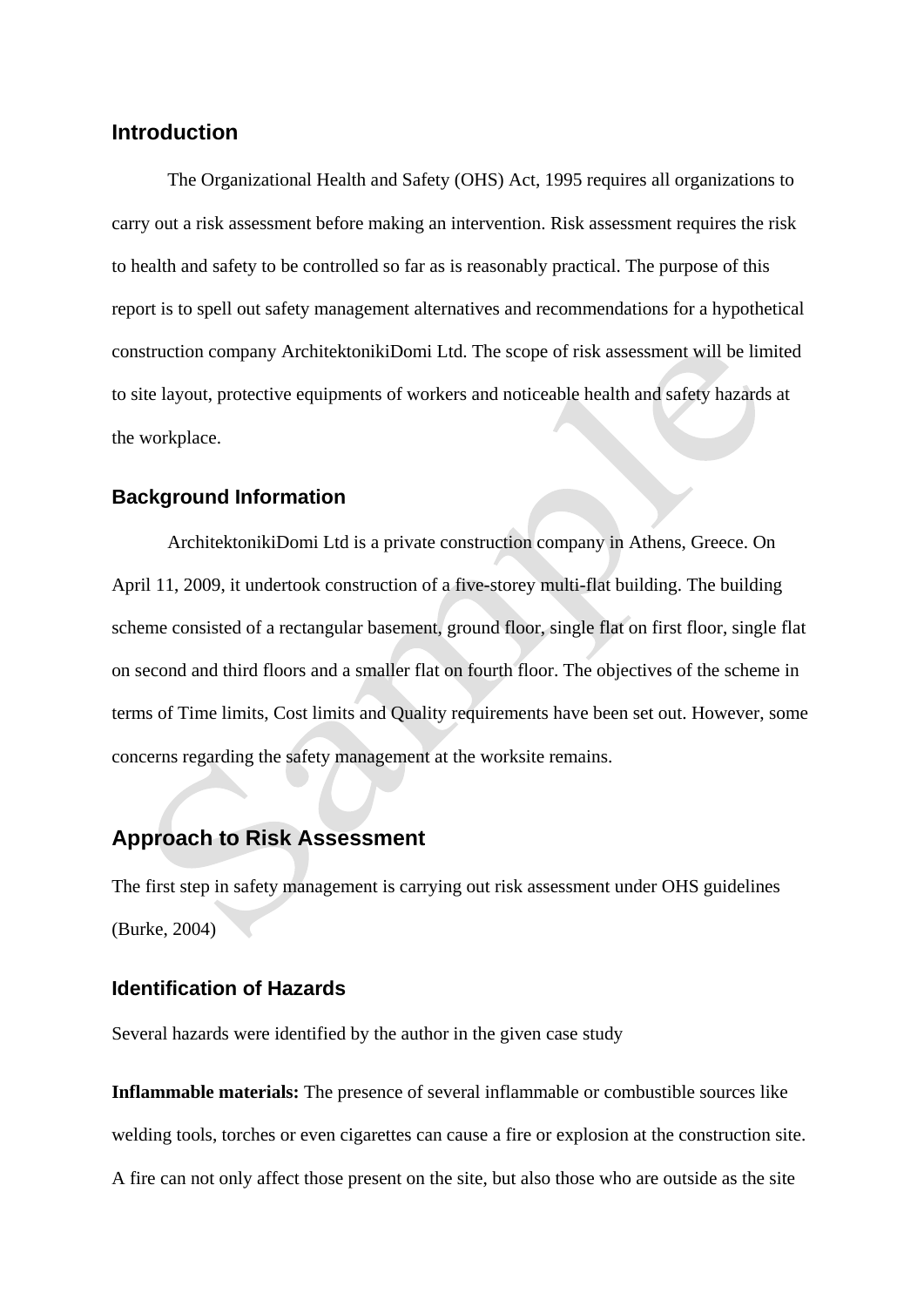is located at the heart of the city by causing serious damage to bodily systems like liver, lungs, or skin inflammation.

**Noise levels:** The noise from the trucks and other construction equipments cause a lot of noise pollution at the construction site. Noise can be irritating for the construction workers and can cause loss of hearing which can increase heart beat and stress levels in humans which can negatively impact the health of the workers at the site (Kogi, 2006).

**Bird drops:** The construction site attracts a lot of pigeons. The bird excrement is identified as a major hazard to the health of all those present at the construction site. Even though personal protective equipments (PPE) like facemasks with filter are mandatory for the workers and visitors, they are not completely fool-proof as workers are often observed to remove their PPE during breaks. The birds' faeces often contain *Cryptococcus neoformans*, a fungus which can cause infection of the lungs (CCPS, 2005). Thus, the workers are exposed to a serious health hazard.

**Eating area:** The eating area which contains clean drinking water is at a considerable distance from the construction site. This has been done to avoid possible contamination of food and water which can compromise the health of the workers. However, in summer months when the temperatures can soar to 40 degree Celsius, travelling in heat can cause unconsciousness and even heat stroke to the workers (OHS Australia, 2009). So, the distance of eating area can be a health hazard during summer months.

#### <span id="page-3-0"></span>**Risk Evaluation**

A risk matrix is used to evaluate the seriousness and likelihood of each risk. The rating for Likelihood and Seriousness for each risk is done in the following matrix. The hazards are rated on the basis of previous records available and author's own experiences with these

4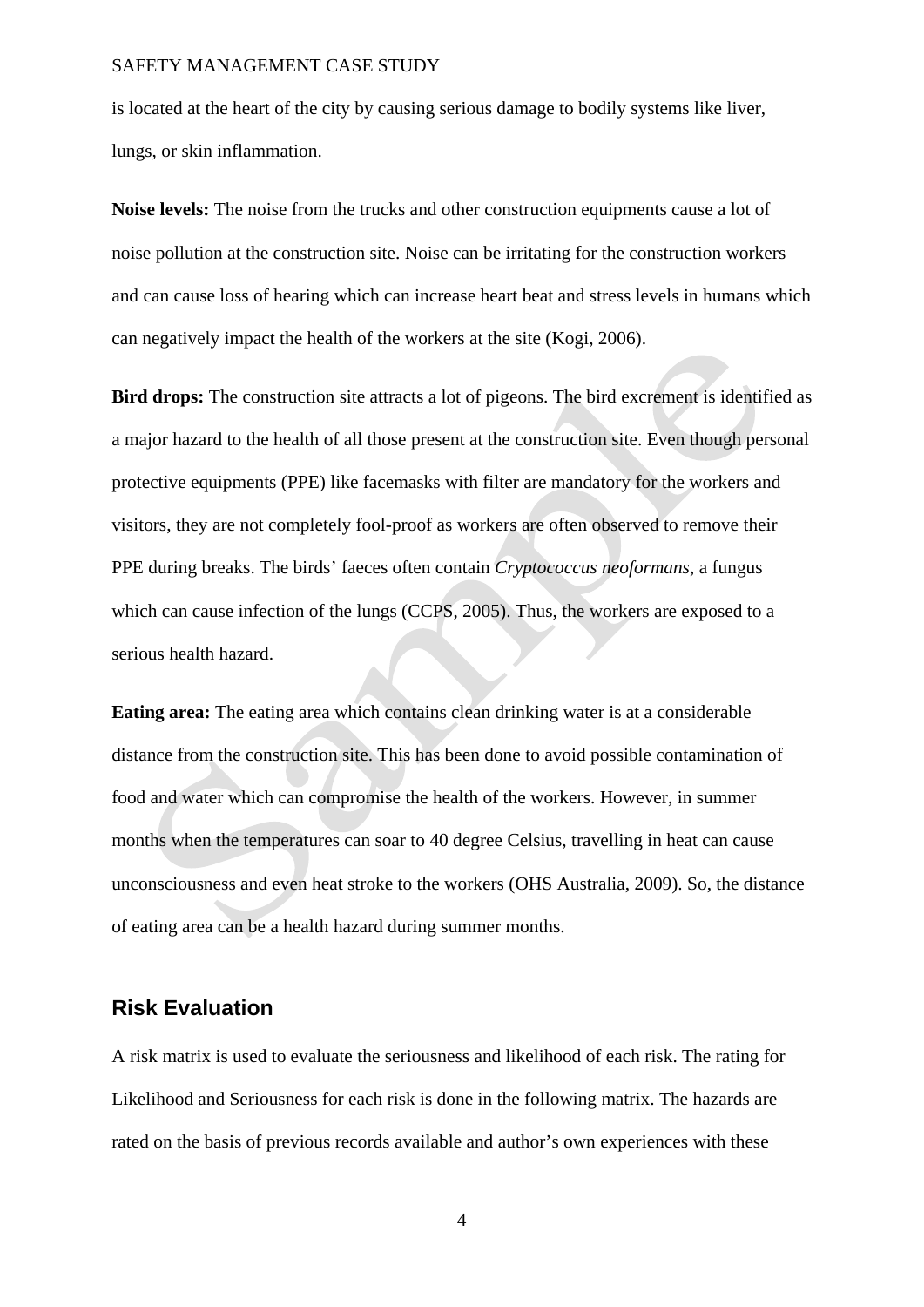hazards (Table 1). In the risk matrix, the recommended actions for various grades of risk are given according to OHS regulations (Table 2).

## <span id="page-4-0"></span>**Existing Safety Measures**

Before spelling out the recommendations for the construction site, it is important to examine the existing safety management measures

**No-Smoking zone:** The construction site is strictly a no-smoking zone. There is a designated smoking zone for workers who want to light a cigarette. In case a fire does occur, there are numerous fire extinguishers available at accessible places. The workers are trained in use of these fire extinguishers so that they can control minor fires. The fire alarm is audible to every place at the site and the fire station is located nearby. The evacuation drills of the workers are conducted regularly in case of an emergency. This shows that the existing control measures are reasonable.

**Use of PPEs:** The workers involved in welding and torching are required to wear facemasks and ear plugs at all times which can reduce the effect of noise. Other employees are also provided with appropriate PPE so that no permanent long term effects of noise are encountered. The machines are oiled regularly so that the noise level is kept to a minimum. However, noise has to be considered an occupational hazard for a construction site which cannot be completely done away with. Thus the existing control measures are adequate so far as reasonably practical.

**Bird repellers:** ArchitektonikiDomi Ltd. uses bird repellent techniques like spray to drive away the birds at the site. However, these are only used at the ground level. It is not economically feasible to use these sprays at the roof which has become a hub of pigeons. The faeces of these pigeons cause foul smell and mess at the construction site. It is not cleaned

5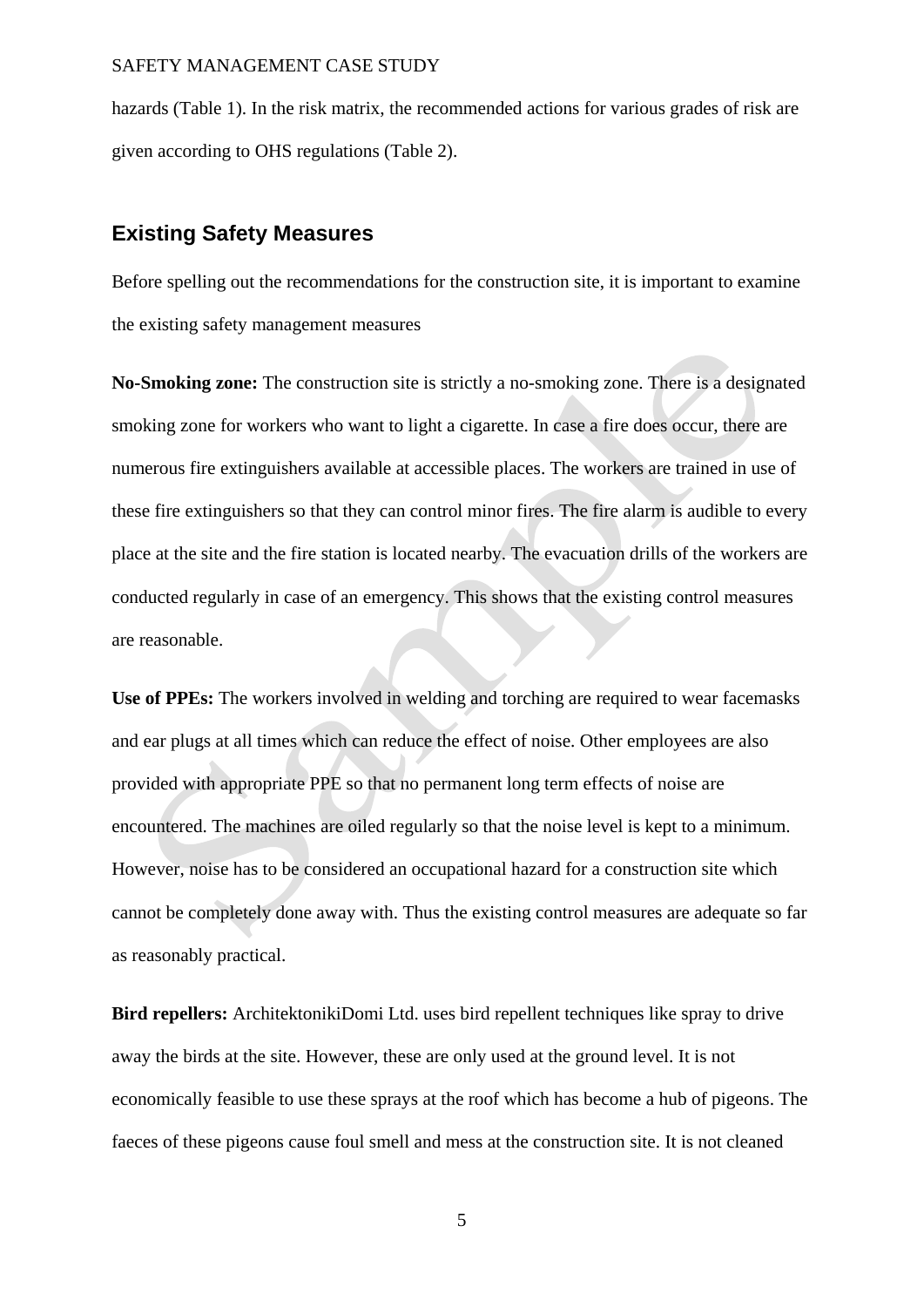regularly which means that the workers are always at the risk of coming in contact with the fungi which can cause lung infection. This shows a deficiency in existing control measures which can be improved upon.

**Eating area:** The eating area is separated from the construction site so as to prevent possible contamination of dust particles with the food or water. The workers are expected to take a shower before they enter the main eating area though it is not mandatory. During summer months, when it is very hot, there is no arrangement for cold drinking water or glucose water at the site itself. This can cause dehydration or even unconsciousness under extreme hot conditions. The control measures are clearly not adequate and must be improved upon.

## <span id="page-5-0"></span>**Recommendations**

The following safety management measures are recommended

**Bird shield techniques:** The bird repellent sprays are not feasible at heights as their effect is very short lived. A shield can be more effective at repelling the pigeons. This will reduce the bird faeces and thus reduce the risk of lung infection for the workers. Moreover, the ground level must be regularly cleaned so as to prevent the foul smell to cause a nuisance among the workers. This will reduce the risk to health of the workers.

**Moving vehicle for cold water/ glucose:** The impact of unavailability of cold drinking water or glucose nearby has to be observed over a period of time as it is relatively low level risk. If unfavourable incidences like dehydration or unconsciousness among workers increases over time, action has to be taken. The action can include providing bottled mineral water or glucose to each worker which they can carry with them. Alternatively, a moving vehicle can be allotted for drinking purpose which can reduce the need to travel long distance to fetch cold water under extremely hot conditions.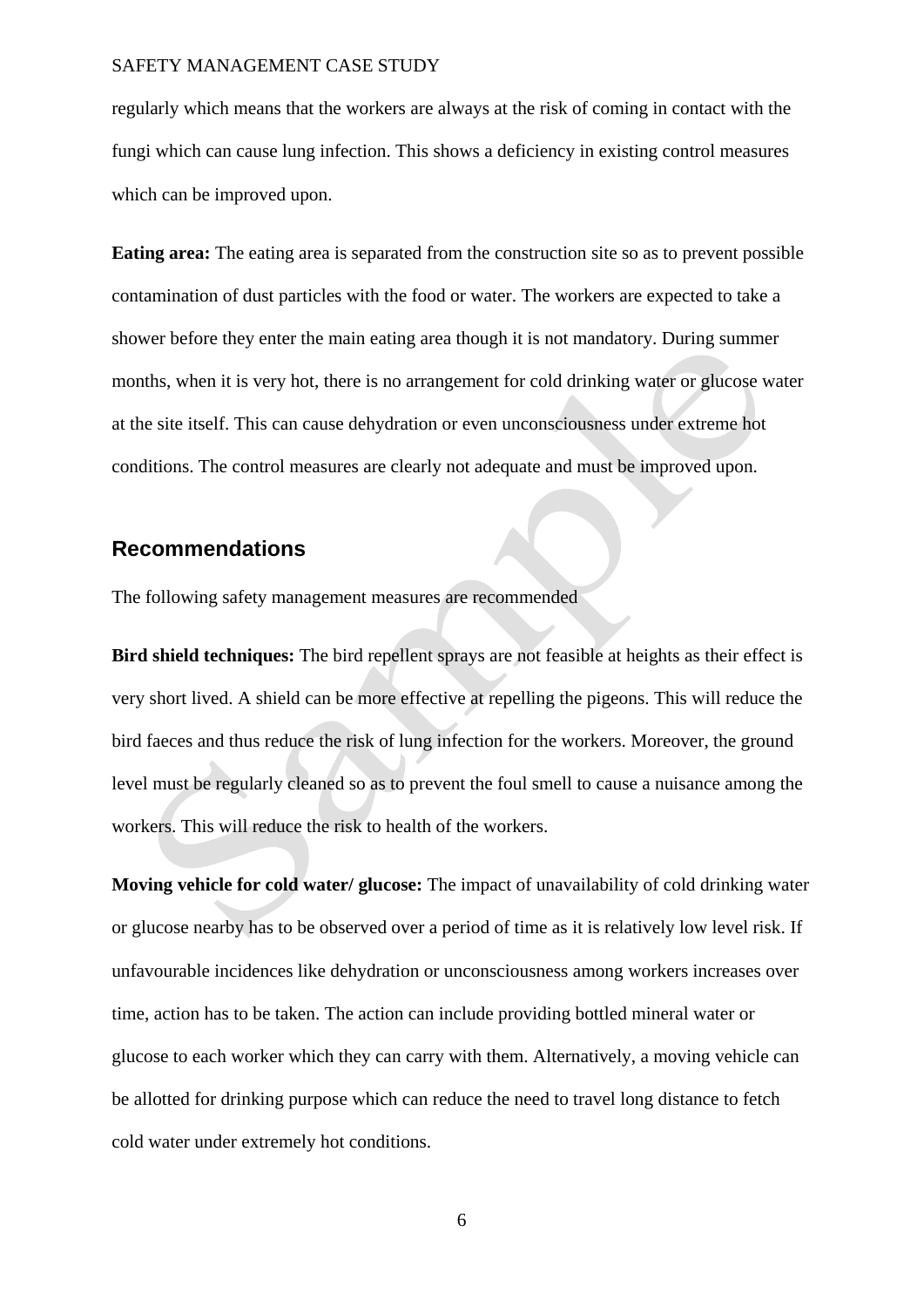## <span id="page-6-0"></span>**References**

- Burke, R. (2004). *Project Management: Planning and Control Techniques.* London: John Wiley.
- CCPS. (2005). *Building Process Safety Culture: Tools to enhance process safety performance.* New York: Center for Chemical Process Safety of the American Institute of Chemical Engineers.
- Kerzner, H. (2005). *A Systems Approach to Planning, Scheduling and Controlling.* London: John Wiley.
- Kogi, K. (2006). Participatory methods effective for ergonomic workplace improvement. *Applied Ergonomics, Vol. 37, Issue 4* , 547-554.
- Office of the Queensland Parliamentary Counsel. (1995). *Workplace Health and Safety Act 1995.* Queensland: State of Queensland.
- OHS Australia. (2009). *Occupational Health and Safety: Risk Management*. Retrieved May 21, 2010, from http://www.ohsaustralia.com.au/about\_us.htm
- Swinburne. (2010). *OHS Policy & Procedures*. Retrieved June 15, 2010, from Swinburne University of Technology Web site:

http://www.swinburne.edu.au/corporate/hr/ohs/policies.htm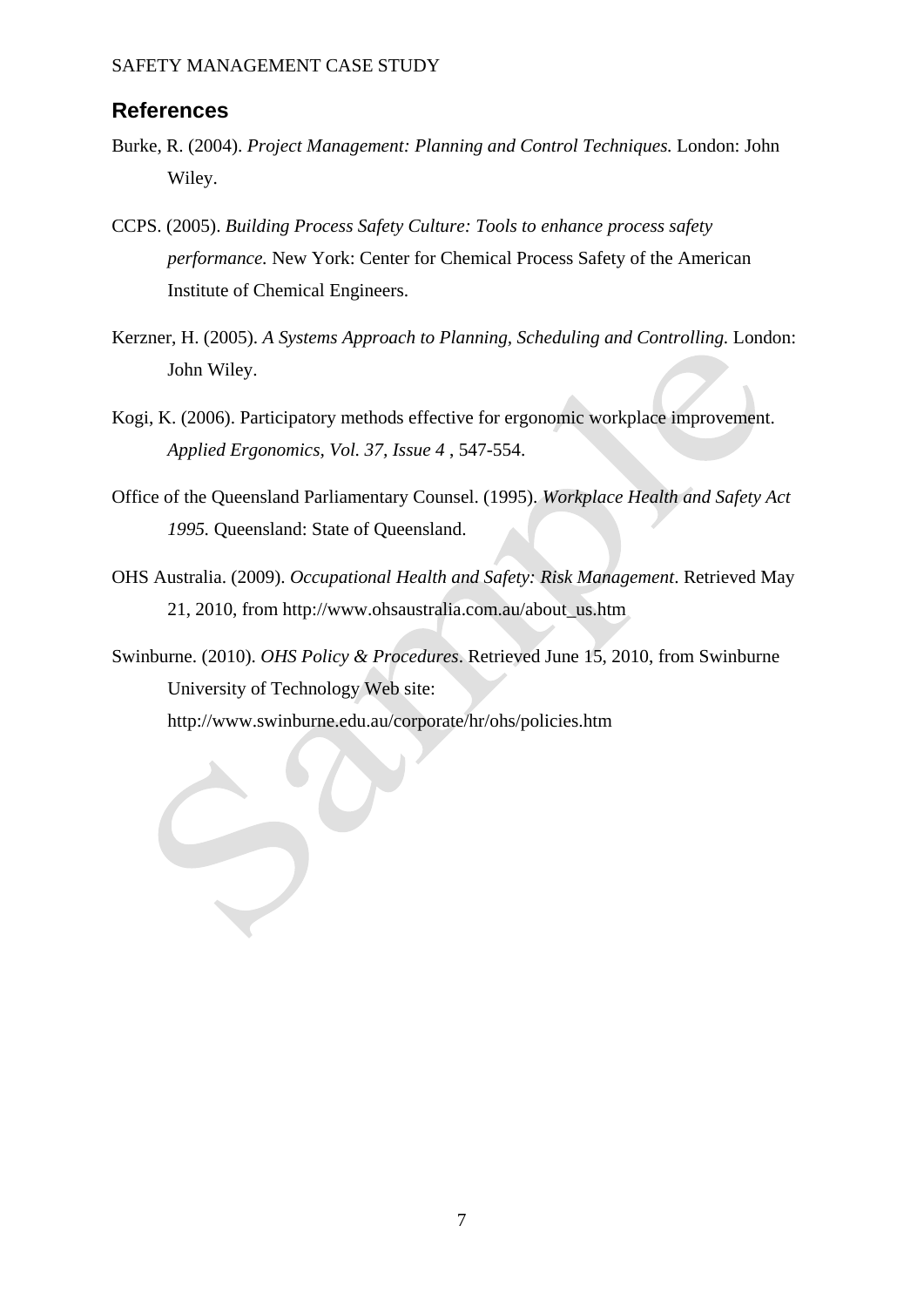# **Appendices**

**Table 1: Rating for Likelihood and Seriousness of Risk**

| Rating for Likelihood and Seriousness for each risk |                      |           |                                                 |
|-----------------------------------------------------|----------------------|-----------|-------------------------------------------------|
| L                                                   | Rated as Low         | E         | Rated as Extreme (Used for Seriousness<br>only) |
| M                                                   | Rated as Medium      | <b>NA</b> | <b>Not Assessed</b>                             |
| H                                                   | Rated as High        |           |                                                 |
|                                                     | Table 2: Risk matrix |           |                                                 |

#### **Table 2: Risk matrix**

| <b>Grade: Risk Matrix</b> |                    |              |                    |              |                |
|---------------------------|--------------------|--------------|--------------------|--------------|----------------|
|                           | <b>Seriousness</b> |              |                    |              |                |
|                           |                    | Low          | <b>Medium</b>      | High         | <b>Extreme</b> |
| <b>Likelihood</b>         | Low                | N            | D                  | $\mathbf C$  | $\mathbf{A}$   |
|                           |                    |              |                    |              | Fire or        |
|                           |                    |              |                    |              | Explosion      |
|                           | <b>Medium</b>      | $\mathbf{D}$ | $\mathbf C$        | $\bf{B}$     | $\mathbf{A}$   |
|                           |                    | Distance of  |                    | Extreme      |                |
|                           |                    | Eating area  |                    | noise        |                |
|                           |                    | from site    |                    |              |                |
|                           | <b>High</b>        | $\mathbf C$  | $\, {\bf B}$       | $\mathbf{A}$ | $\mathbf A$    |
|                           |                    |              | <b>Bird faeces</b> |              |                |